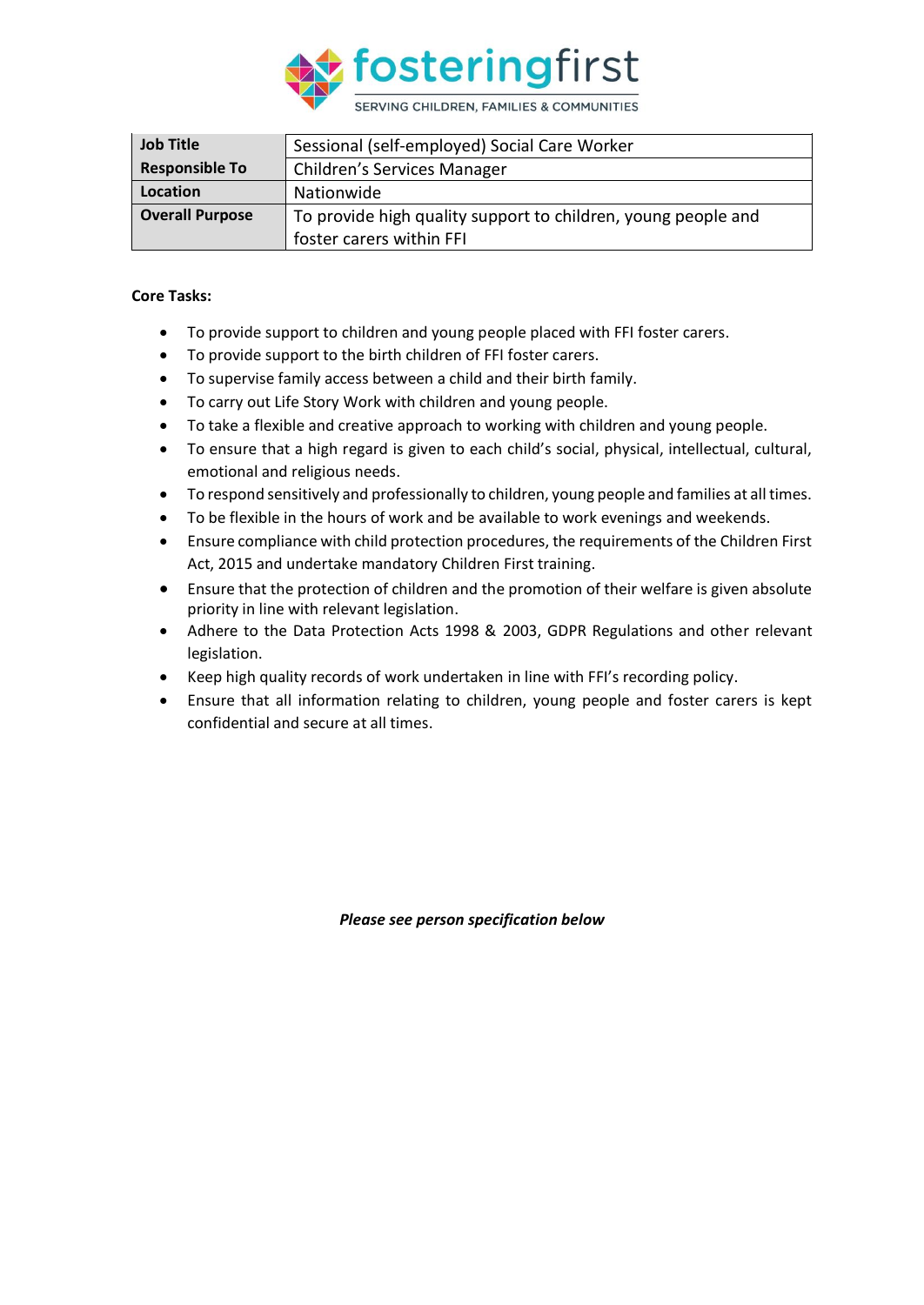

## **Person Specification for Sessional Social Care Worker**

**Note to Applicant:** When completing your application form you should demonstrate the extent to which you have the necessary education, experience, knowledge and skills identified for the post.

|                   |                                                                                                                                                                                            | <b>Essential</b><br>(E) | <b>Short</b><br>listing | <b>Evidenced</b>                          |
|-------------------|--------------------------------------------------------------------------------------------------------------------------------------------------------------------------------------------|-------------------------|-------------------------|-------------------------------------------|
|                   |                                                                                                                                                                                            | <b>Desirable</b>        | <b>Criteria</b>         |                                           |
|                   |                                                                                                                                                                                            | (D)                     |                         |                                           |
| <b>Experience</b> |                                                                                                                                                                                            |                         |                         |                                           |
|                   | A recognised qualification (minimum<br>Level 7) in Social Care, Youth Work or<br>equivalent.                                                                                               | E                       | ✓                       | <b>Application Form</b>                   |
|                   | Experience of working directly with<br>children/young people in the care system<br>or other related field.                                                                                 | Ε                       | ✓                       | Application<br>Form/References            |
|                   | Experience of carrying out Life Story<br>Work with children and young people                                                                                                               | D                       |                         | Application Form/<br>References/Interview |
|                   | <b>Experience of Supervising Family Access</b>                                                                                                                                             | D                       |                         | Application Form/<br>References/Interview |
|                   | Knowledge of the issues that children in<br>care face                                                                                                                                      | E                       | ✓                       | Application Form/<br>References/Interview |
| Knowledge:        |                                                                                                                                                                                            |                         |                         |                                           |
|                   | A good working knowledge of relevant<br>legislation including: the Child Care Act<br>1991, and related regulation or guidance,<br>including the National Standards in Foster<br>Care 2003. | D                       |                         | Interview                                 |
|                   | A sound knowledge of child protection<br>procedures and the requirements of the<br>Children First Act 2015.                                                                                | E                       | ✓                       | Interview                                 |
|                   | Knowledge of theoretical frameworks<br>underpinning work with children and<br>adolescents.                                                                                                 | $\mathsf E$             | $\checkmark$            | Interview                                 |
|                   | <b>Personal Skills</b><br>Ability to work on own initiative in a<br>creative and flexible manner.                                                                                          | E                       | ✓                       | Application Form/<br>Interview/References |